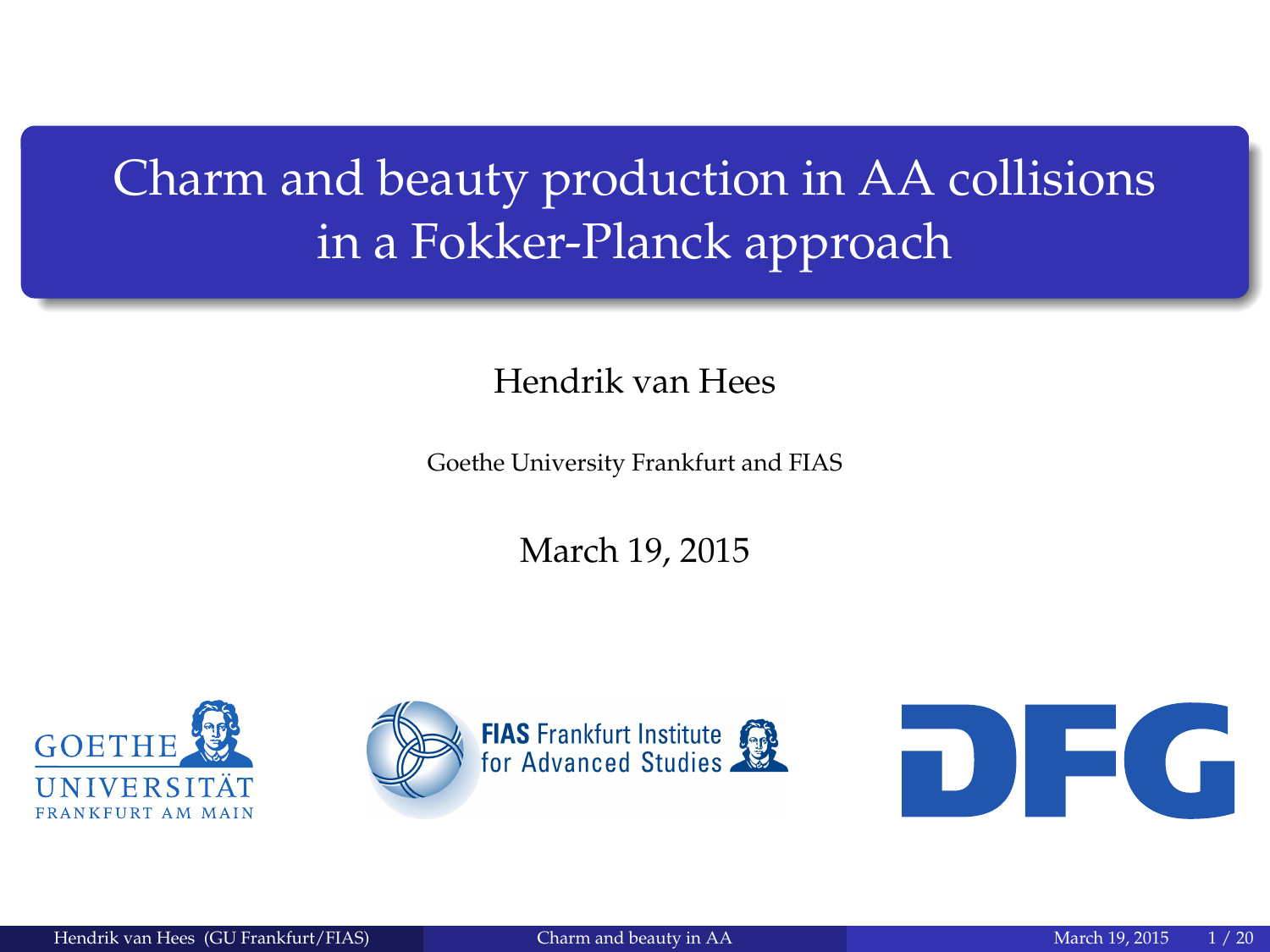### Outline

- <sup>1</sup> [Heavy-quark interactions in the sQGP](#page-2-0)
	- [Heavy quarks in heavy-ion collisions](#page-2-0)
	- [Heavy-quark diffusion: The Langevin Equation](#page-4-0)
	- Non-perturbative HO interactions
		- [Resonance model for HQ-q Scattering](#page-5-0)
		- [T-matrix approach with lQCD potentials](#page-9-0)

#### <sup>3</sup> [Comparison with data](#page-13-0)

- [Nonphotonic electrons at RHIC](#page-13-0)
- [D mesons at LHC](#page-14-0)
- **[Predictions for D mesons at FAIR](#page-15-0)**
- [Dileptons from correlated D](#page-18-0) D decays

#### **[Summary and Outlook](#page-19-0)**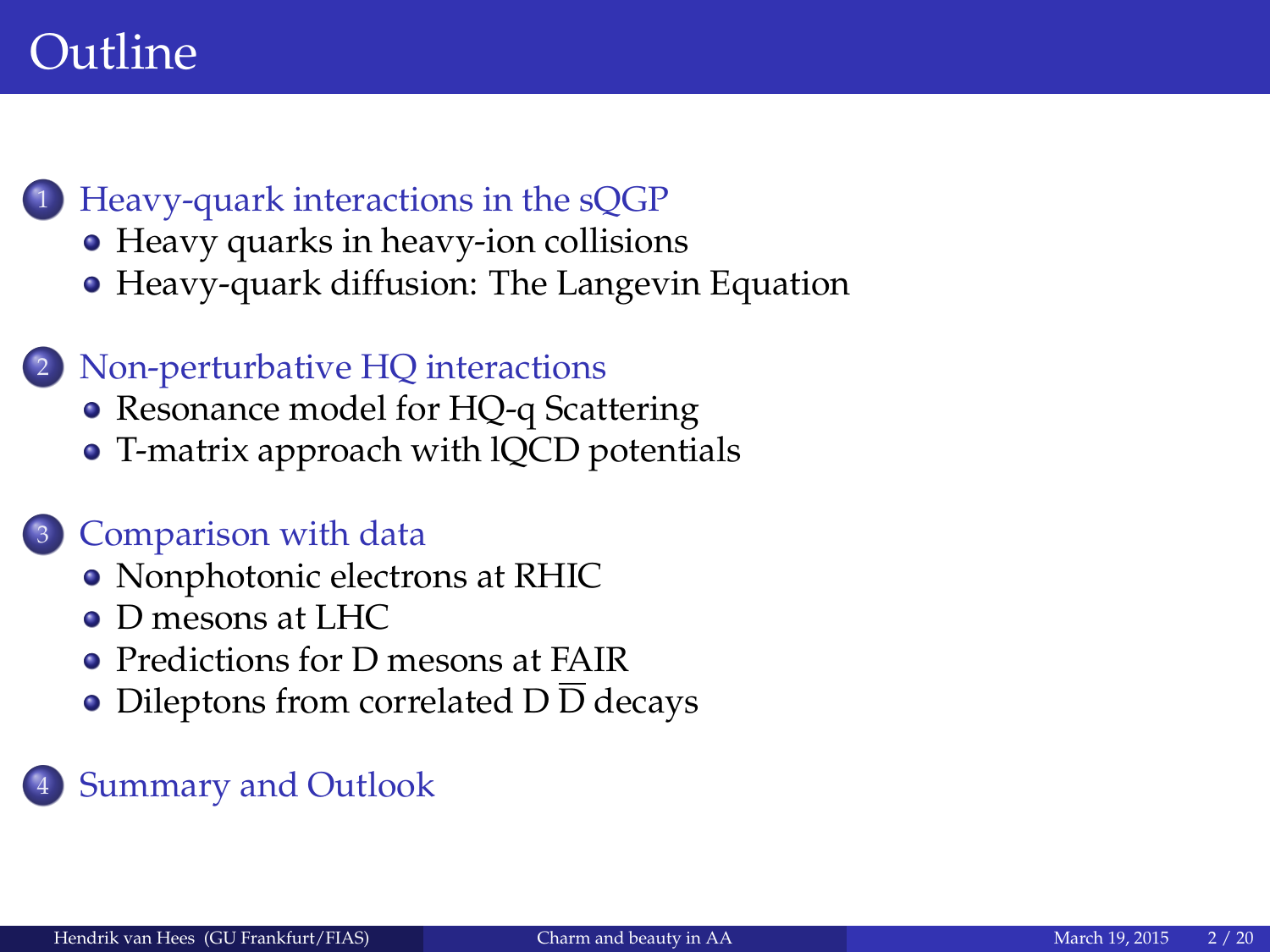- <span id="page-2-0"></span>• Fast equilibration of hot and dense matter in heavy-ion collisions: collective flow (nearly ideal hydrodynamics)  $\Rightarrow$  sOGP
- Heavy quarks as calibrated probe of QGP properties
	- produced in early hard collisions: well-defined initial conditions
	- not fully equilibrated due to large masses
	- heavy-quark diffusion  $\Rightarrow$  probes for OGP-transport properties
- Langevin simulation within UrQMD-hydro hybrid model
- sensitivity to medium evolution

⇒ [P. B. Gossiaux, S. Vogel, HvH, J. Aichelin, R. Rapp, M. He, M. Bluhm, arXiv: 1102.1114 [hep-ph]]

- drag and diffusion coefficients
	- *T*-matrix approach with static lattice-QCD heavy-quark potentials
	- resonance formation close to *Tc*
	- mechanism for non-perturbative strong interactions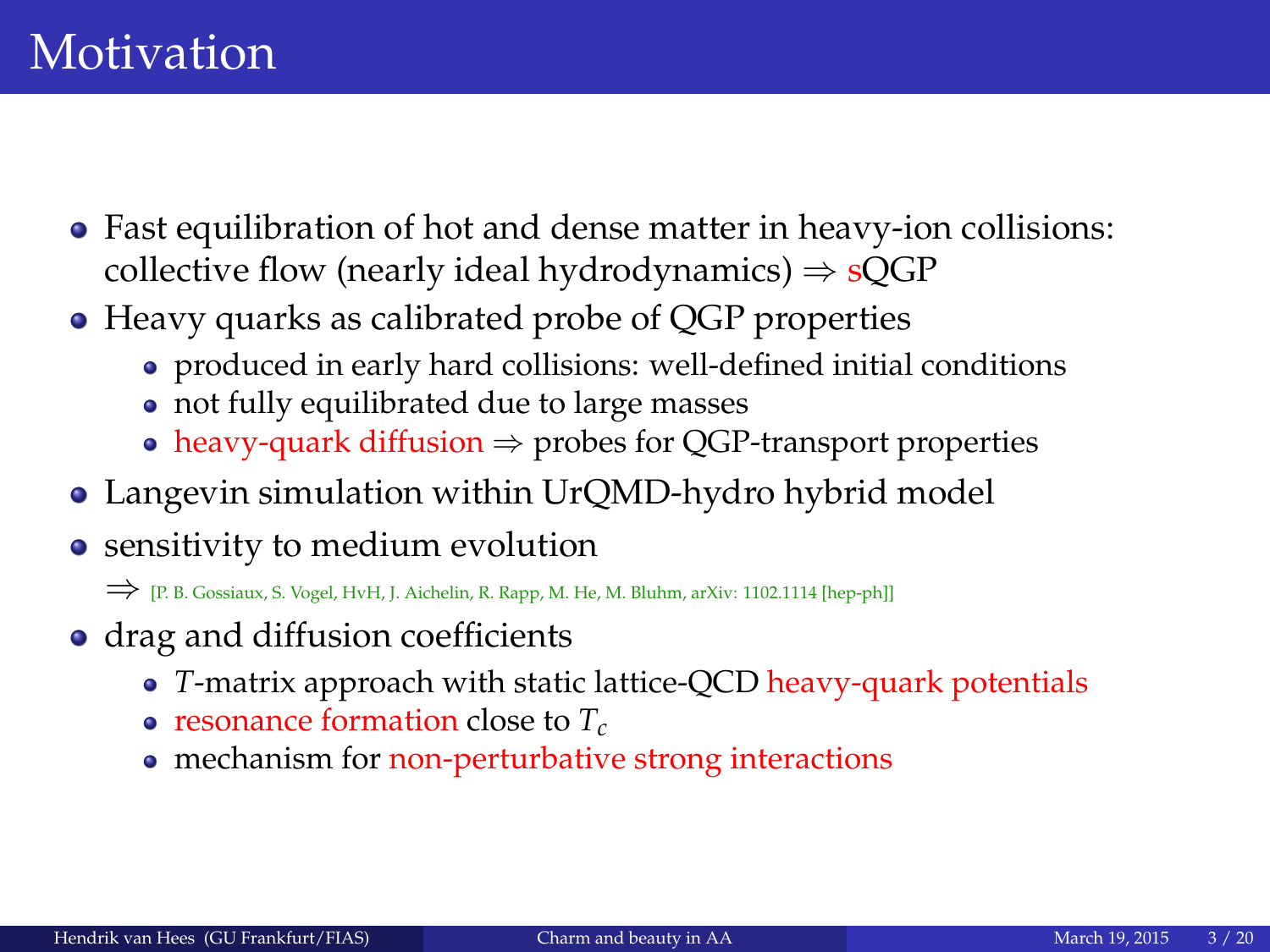# Heavy Quarks in Heavy-Ion collisions



hard production of HQs described by  $PDF's + pQCD$  ( $PYTHIA$ )

# $c,b$  quark



HQ rescattering in QGP: Langevin simulation drag and diffusion coefficients from microscopic model for HQ interactions in the sQGP



Hadronization to  $D,B$  mesons via quark coalescence  $+$  fragmentation



 $e^\pm$  "non-photonic" electron observables semileptonic decay ⇒  $R_{AA}^{\mathrm{e^+e^-}}(p_T),\ v_{2}^{e^+e^-}(p_T)$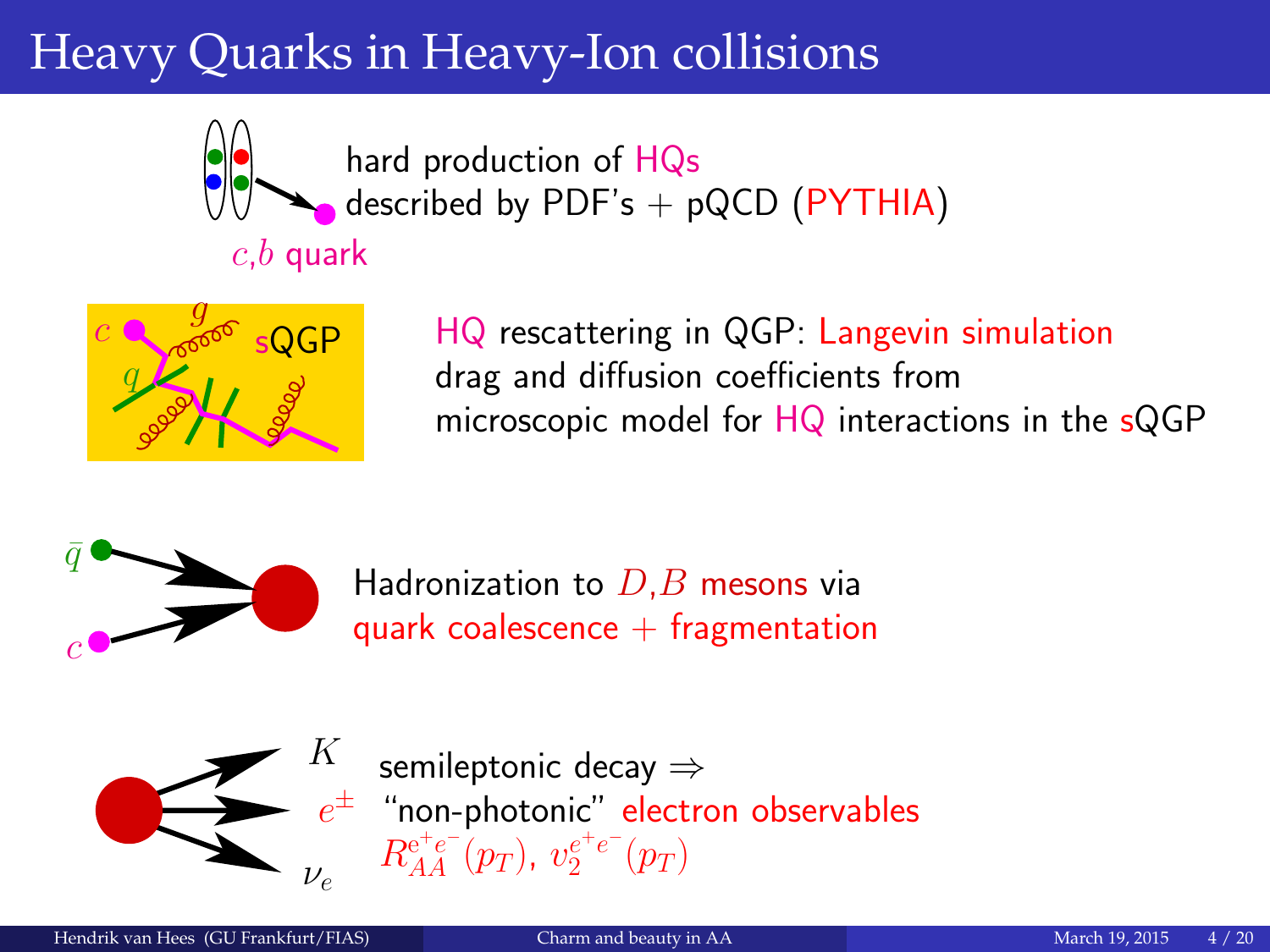### <span id="page-4-0"></span>Relativistic Langevin process

- Langevin process: friction force + Gaussian random force
- in the (local) rest frame of the heat bath

$$
\begin{aligned} \mathbf{d}\vec{x} &= \frac{\vec{p}}{E_p} \mathbf{d}t, \\ \mathbf{d}\vec{p} &= -A\,\vec{p}\,\mathbf{d}t + \sqrt{2\mathbf{d}t} \left[\sqrt{B_0}P_\perp + \sqrt{B_1}P_\parallel\right] \vec{w} \end{aligned}
$$

- $\vec{w}$ : normal-distributed random variable
- *A*: friction (drag) coefficient
- $\bullet$  *B*<sub>0.1</sub>: diffusion coefficients
- Einstein dissipation-fluctuation relation  $B_1 = E_p T A$ .
- flow via Lorentz boosts between "heat-bath frame" and "lab frame"
- *A* and *B*<sup>0</sup> from microscopic models for *qQ*, *gQ* scattering
- background medium: UrQMD  $\rightarrow$  hydro  $\rightarrow$  UrQMD

[R. Rapp, HvH, R. C. Hwa and X. N. Wang (eds.), Quark-Gluon Plasma Vol. IV, World Sientific (2010), arXiv: 0903.1096 [hep-ph]; M. He, HvH, P. B.

Gossiaux, R. J. Fries, R. Rapp, Phys. Rev. E **88**, 032138 (2013)]

Hendrik van Hees (GU Frankfurt/FIAS) [Charm and beauty in AA](#page-0-0) March 19, 2015 5/20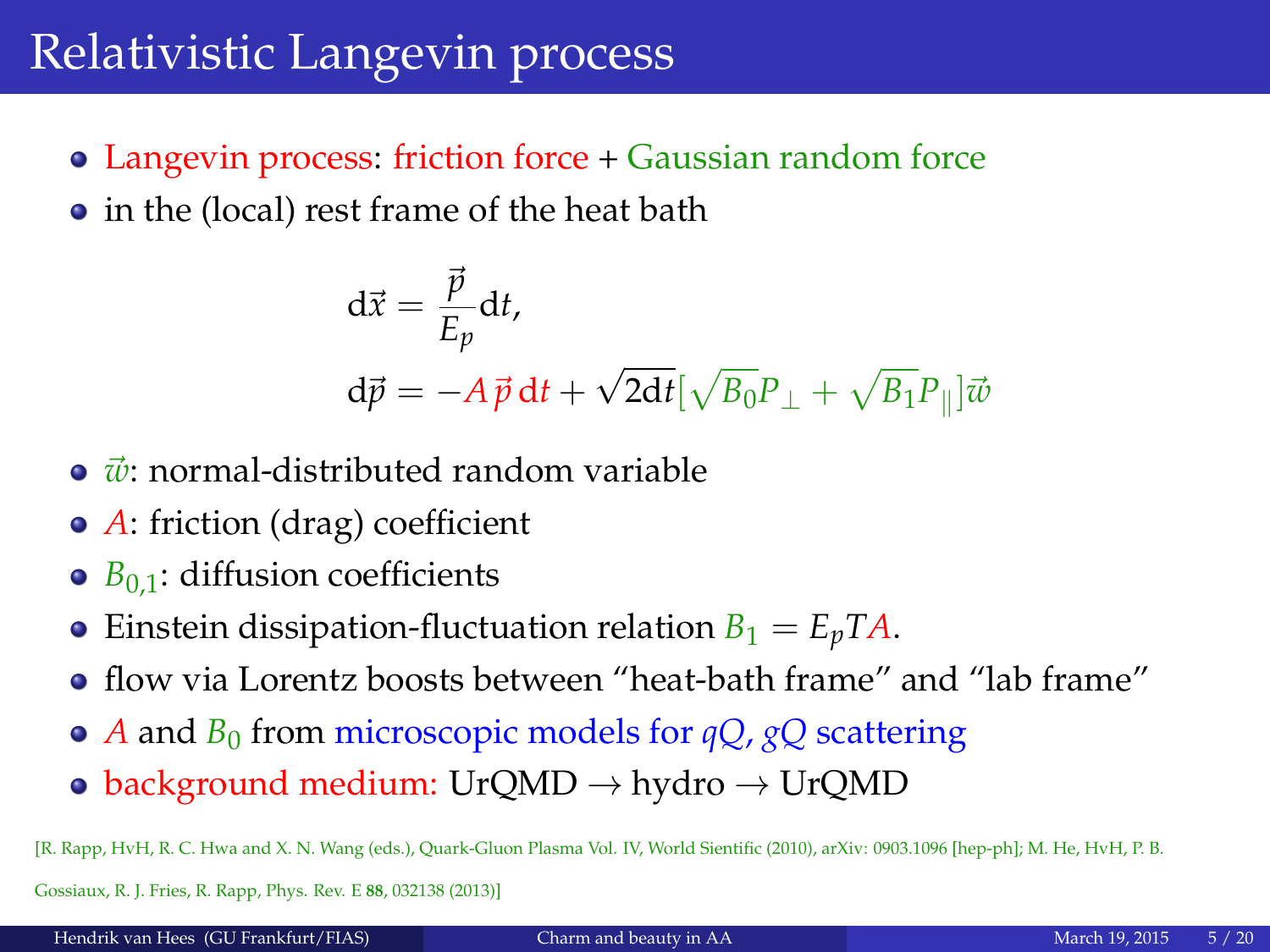### <span id="page-5-0"></span>Non-perturbative interactions: Resonance Scattering

- General idea: Survival of *D* and *B*-meson like resonances above *T<sup>c</sup>*
- model based on chiral symmetry (light quarks) HQ-effective theory
- elastic heavy-light-(anti-)quark scattering



*D*- and *B*-meson like resonances in sQGP



#### • parameters

- $m_D = 2$  GeV,  $\Gamma_D = 0.4 \dots 0.75$  GeV
- $m_B = 5$  GeV,  $\Gamma_B = 0.4 \dots 0.75$  GeV

[HvH, R. Rapp, Phys. Rev. C **71**, 034907 (2005); HvH, V. Greco, R. Rapp, Phys. Rev. C 73, 034913 (2006) ]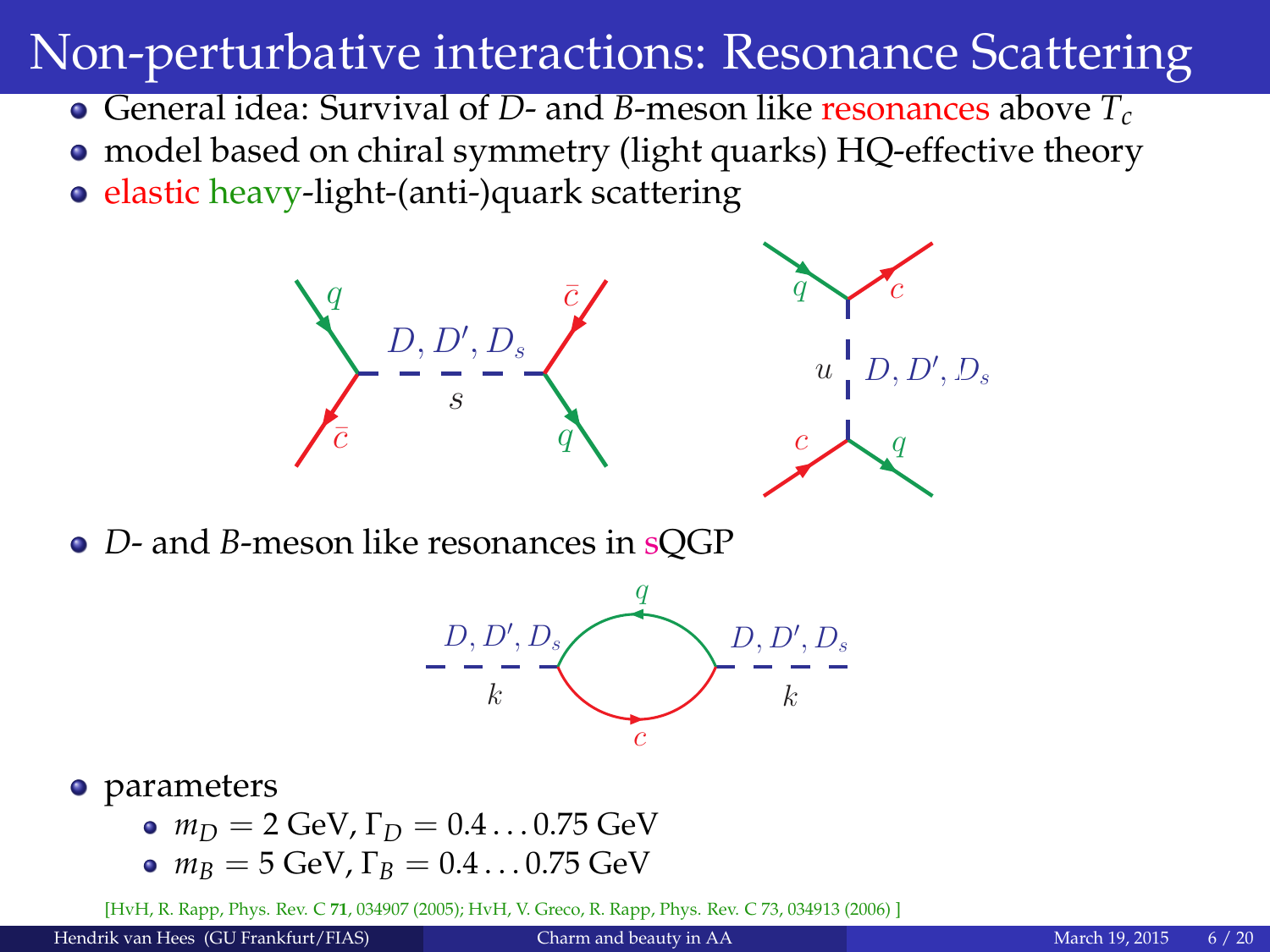

- total pQCD and resonance cross sections: comparable in size
- $\bullet$  BUT pQCD forward peaked  $\leftrightarrow$  resonance isotropic
- resonance scattering more effective for friction and diffusion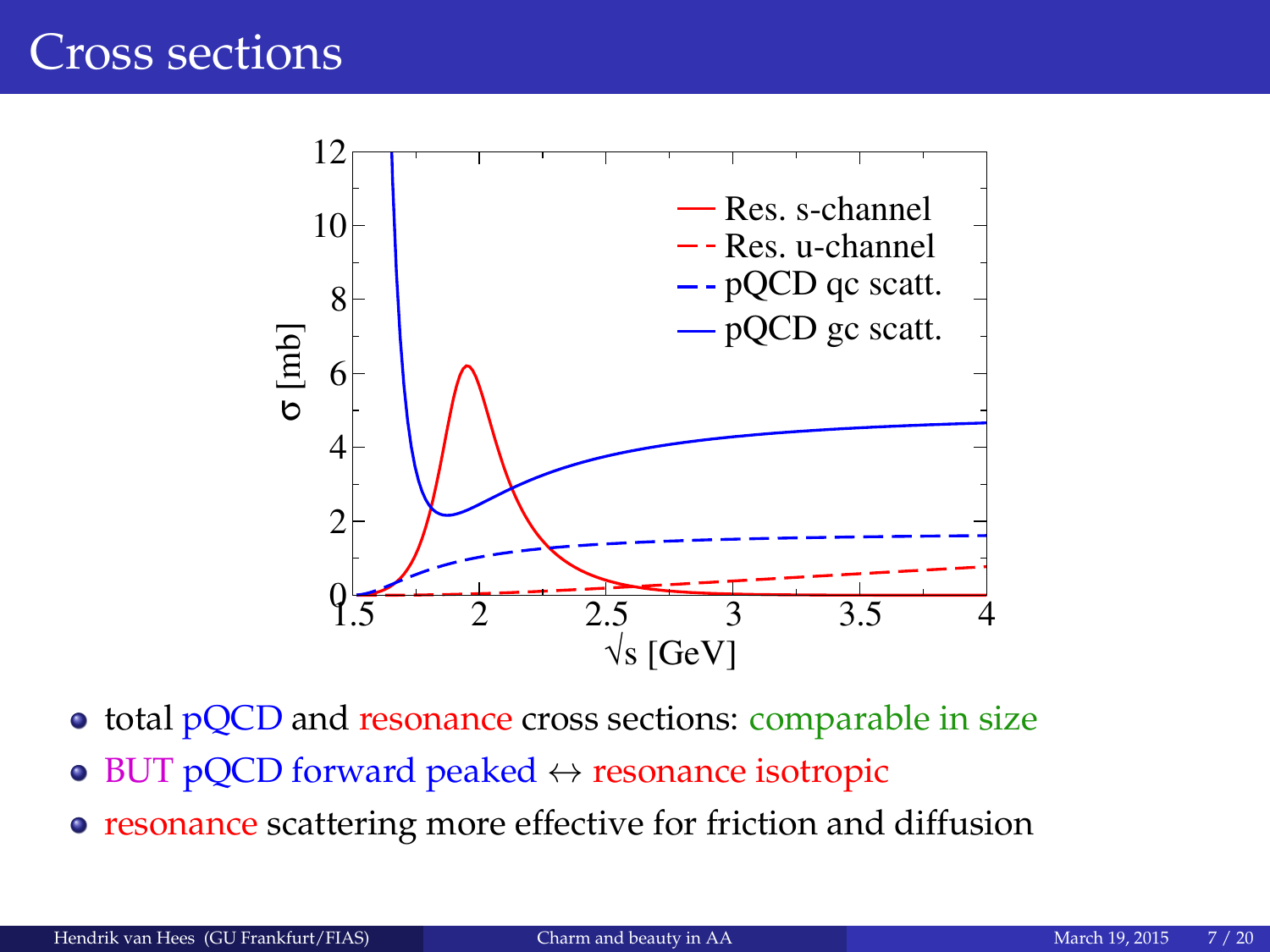# Transport coefficients: pQCD vs. resonance scattering

#### • three-momentum dependence



• resonance contributions factor  $\sim$  2...3 higher than pQCD!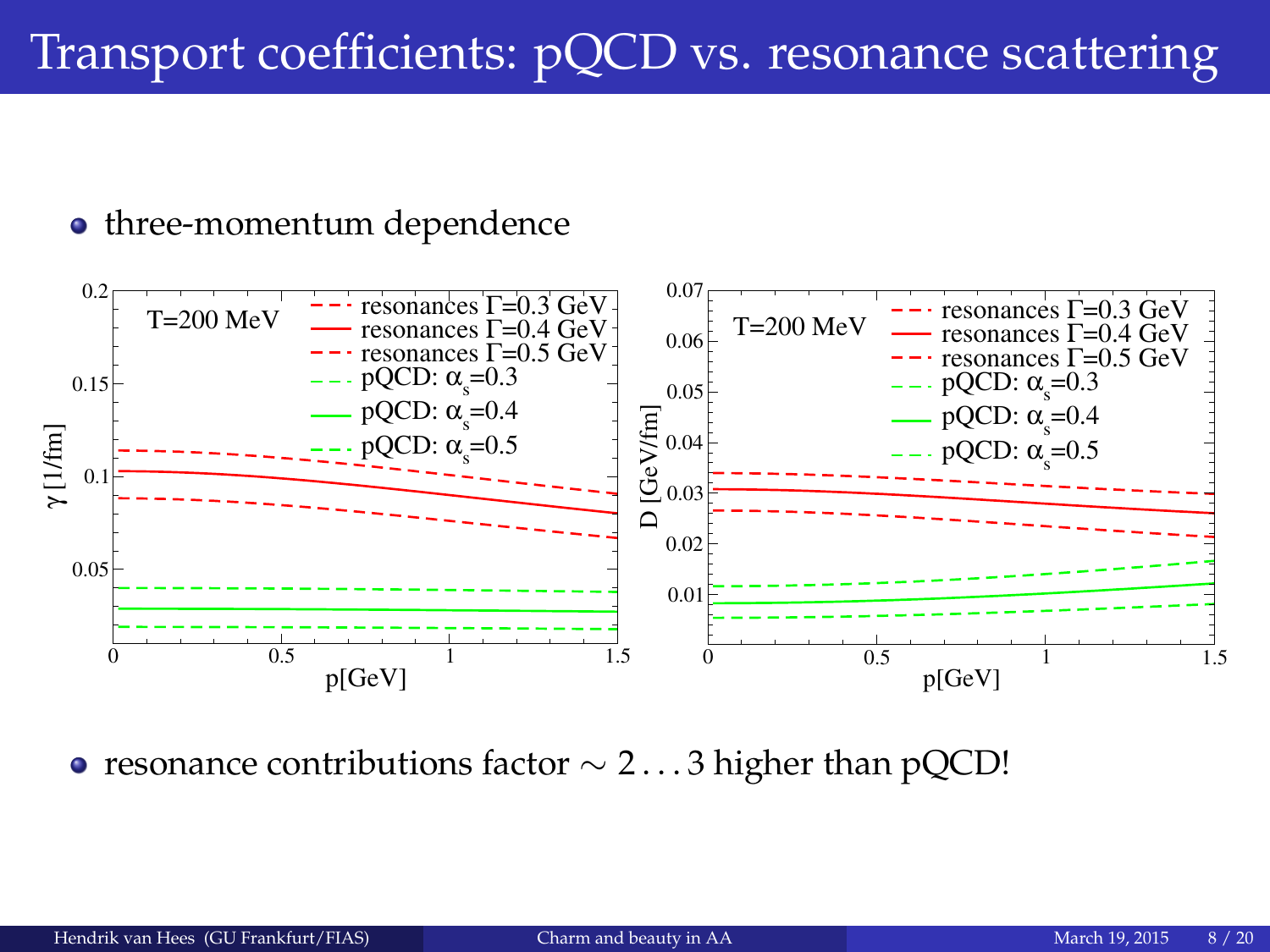## Transport coefficients: pQCD vs. resonance scattering

#### Temperature dependence

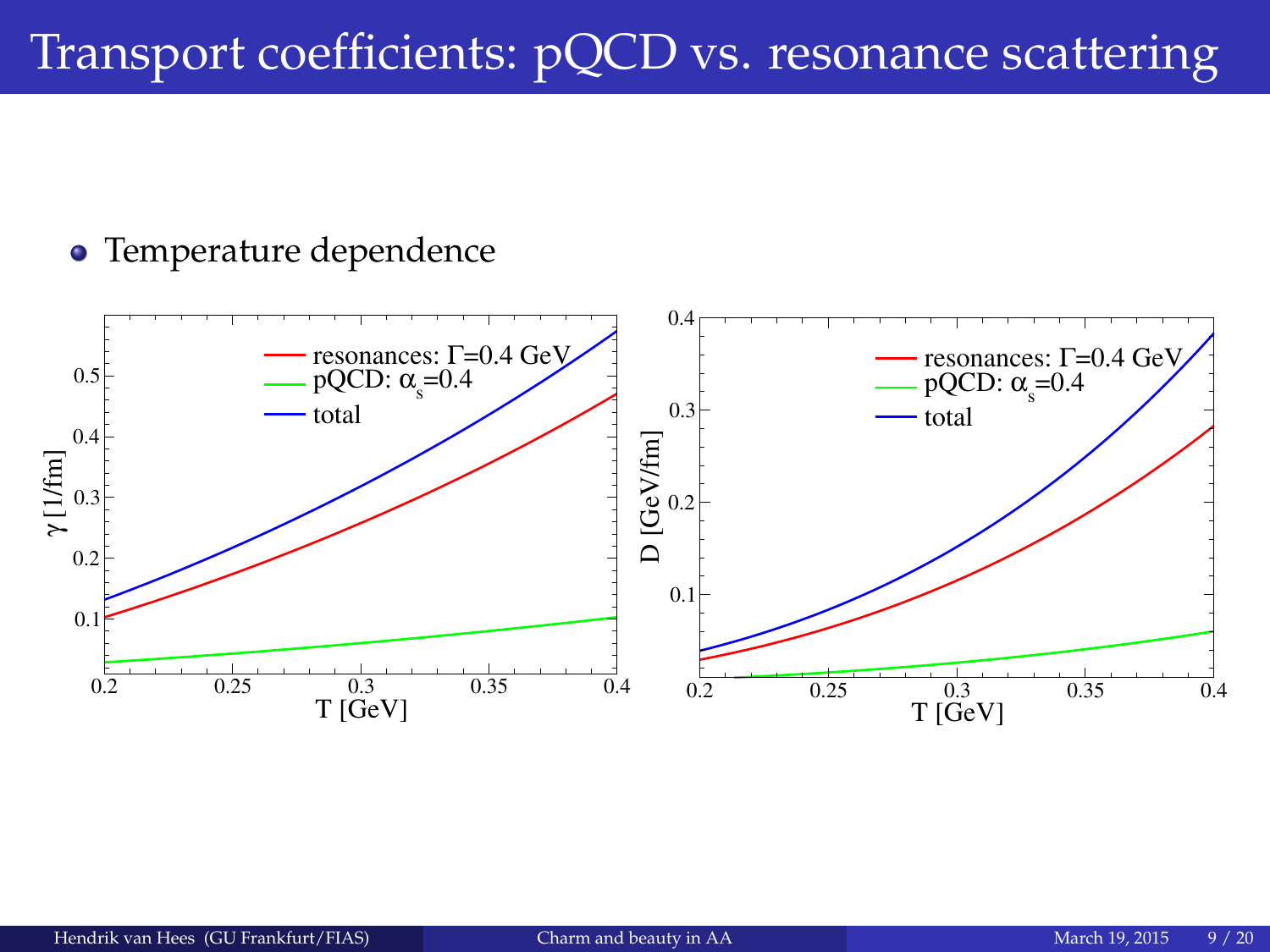### <span id="page-9-0"></span>T-matrix

● Brueckner many-body approach for elastic *Qq*, *Q* $\bar{q}$  scattering



- *V*: static  $q\bar{q}$  potential from lattice QCD (*F* and *U*)
- reduction scheme: 4D Bethe-Salpeter  $\rightarrow$  3D Lipmann-Schwinger
- *S* and *P* waves
- Relation to invariant matrix elements

$$
\sum |\mathcal{M}(s)|^2 \propto \sum_{q} d_a \left( |T_{a,l=0}(s)|^2 + 3|T_{a,l=1}(s)|^2 \cos \theta_{\rm cm} \right)
$$

[HvH, M. Mannarelli, V. Greco, R. Rapp, Phys. Rev. Lett. **100**, 192301 (2008)]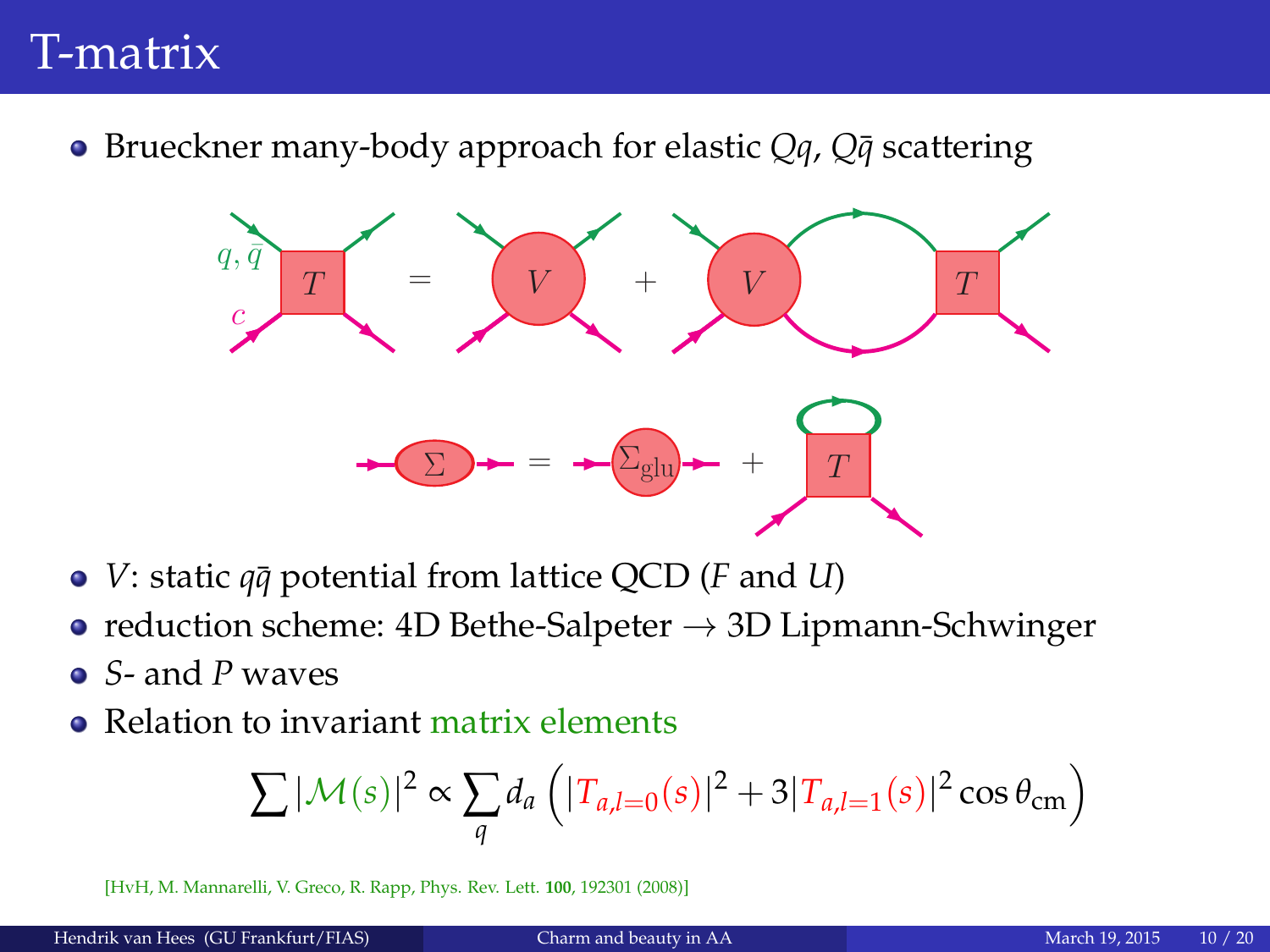## Static heavy-quark potentials from lattice QCD



• color-singlet free energy from lattice  $\rightarrow$  internal energy

$$
U_1(r,T) = F_1(r,T) - T \frac{\partial F_1(r,T)}{\partial T},
$$
  

$$
V_1(r,T) = U_1(r,T) - U_1(r \to \infty, T)
$$

Casimir scaling of Coulomb part for other color channels; confining part color blind [F. Riek, R. Rapp, Phys. Rev. C **<sup>82</sup>**, 035201 (2010)].

$$
V_3 = \frac{1}{2}V_1, \quad V_6 = -\frac{1}{4}V_1, \quad V_8 = -\frac{1}{8}V_1
$$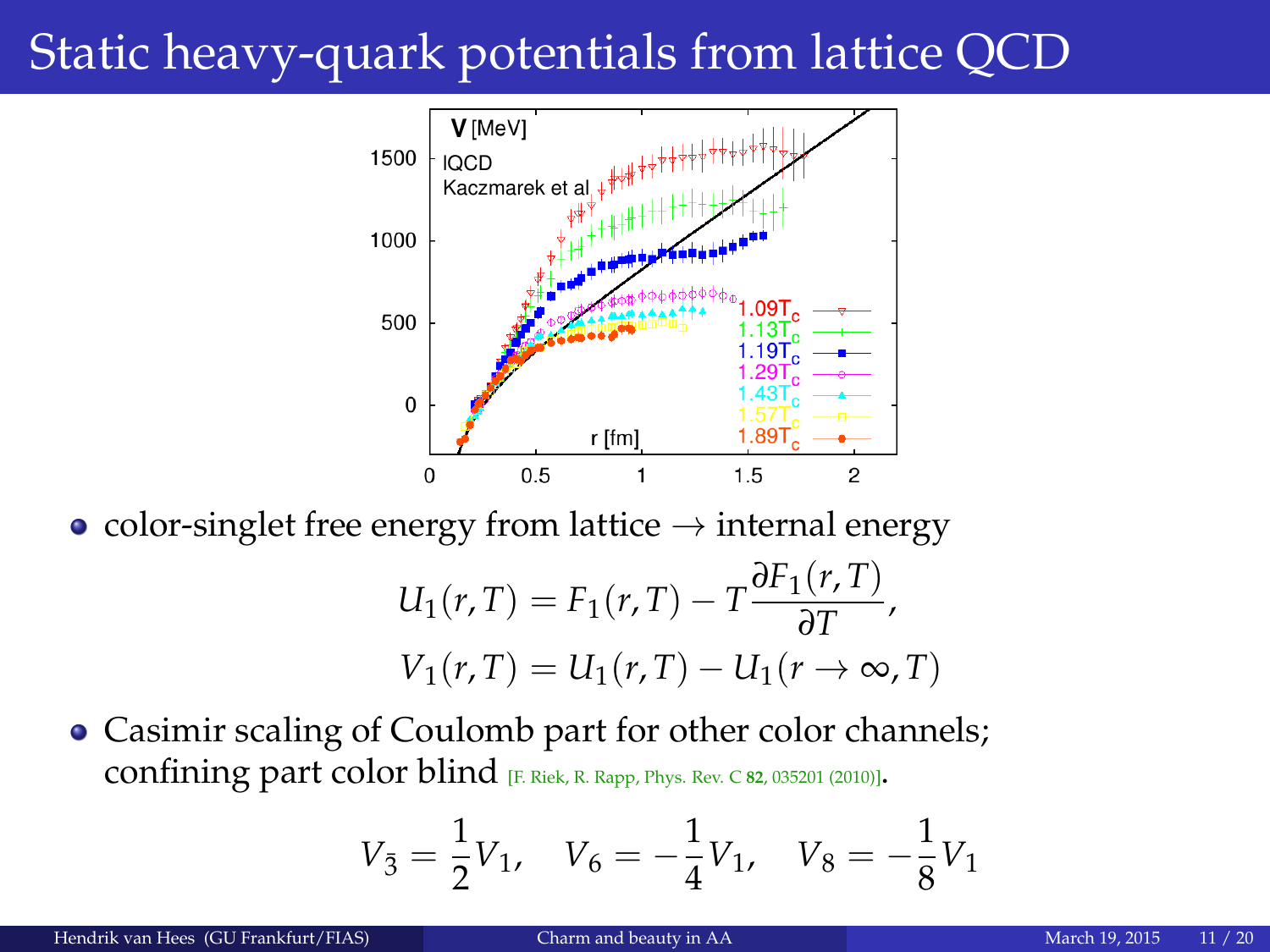### T-matrix results



- resonance formation at lower temperatures  $T \simeq T_c$
- melting of resonances at higher *T*
- model-independent assessment of elastic *Qq*, *Q* $\bar{q}$  scattering!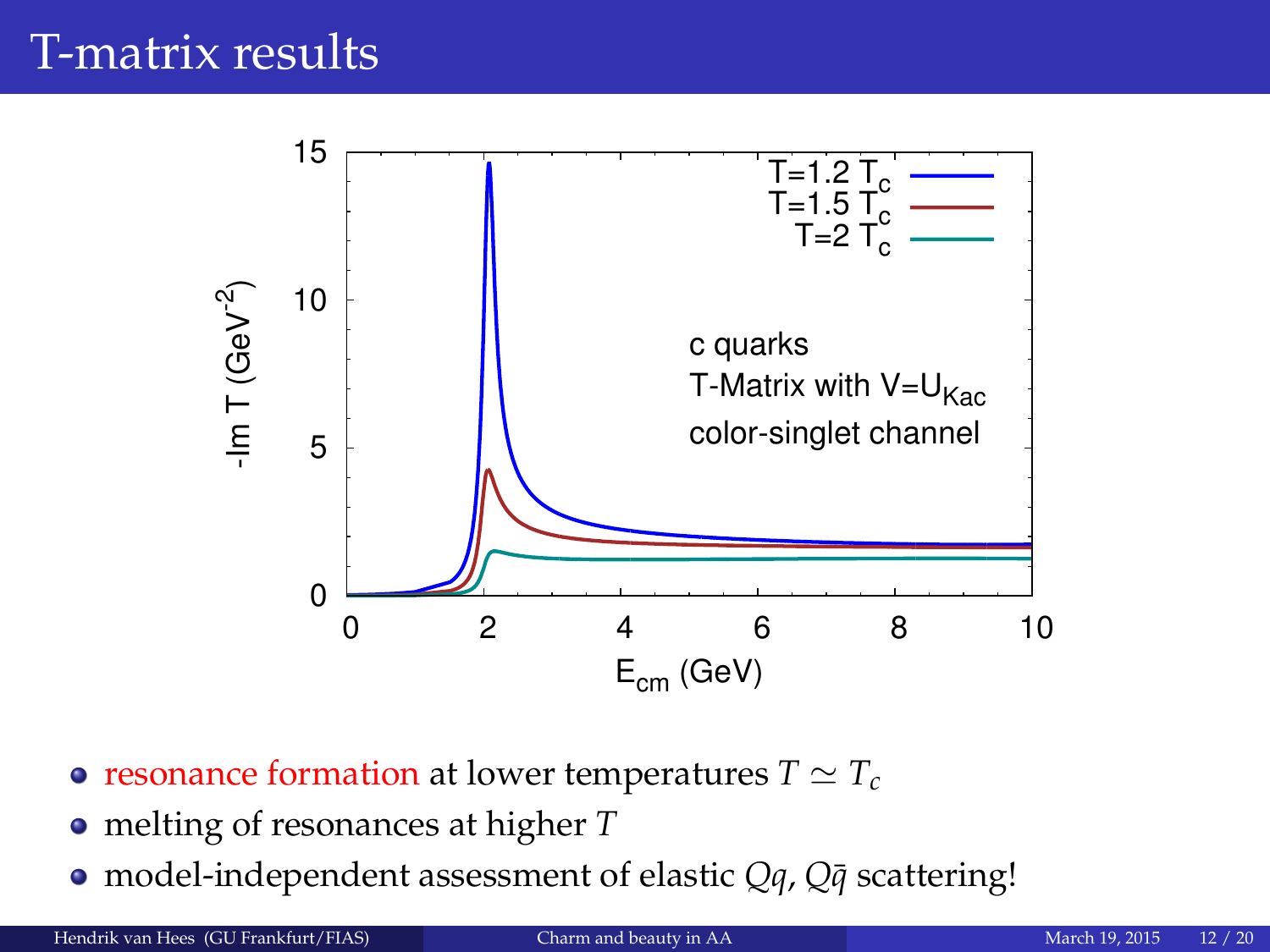### Transport coefficients



- *T*-matrix resonance-scattering coefficients: decrease with *T*
- **•** from non-pert. interactions reach  $A_{\text{non-pert}} \simeq 1/(7 \text{ fm}/c) \simeq 4A_{\text{pQCD}}$
- results for free-energy potential, *F* considerably smaller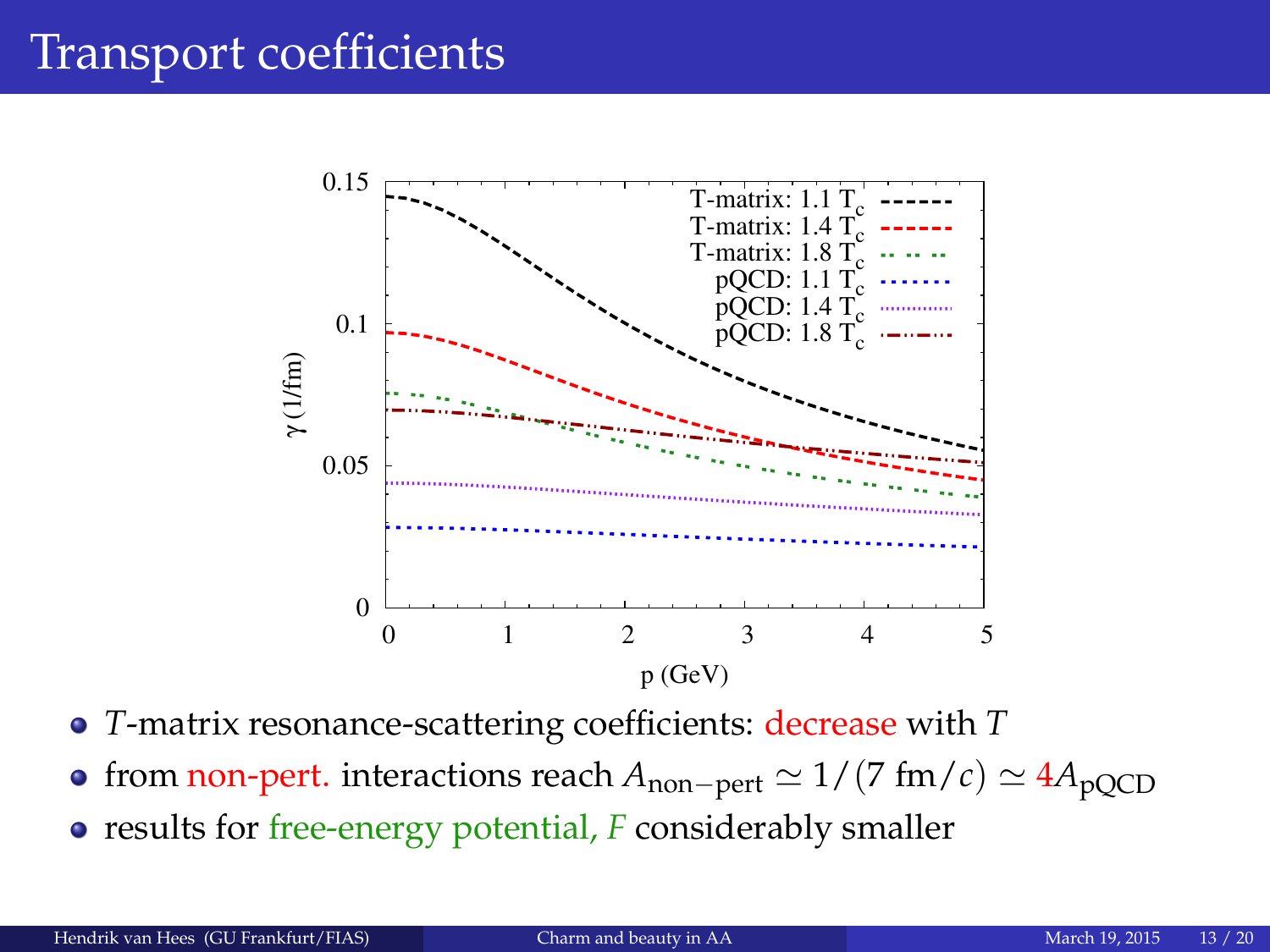### <span id="page-13-0"></span>Nonphotonic electrons at RHIC

- **•** form D and B mesons via quark-antiquark coalescence
- use PYTHIA for semi-leptonic decays
- comparison to single-electron data from PHENIX (200 *A*GeV Au-Au collisions)

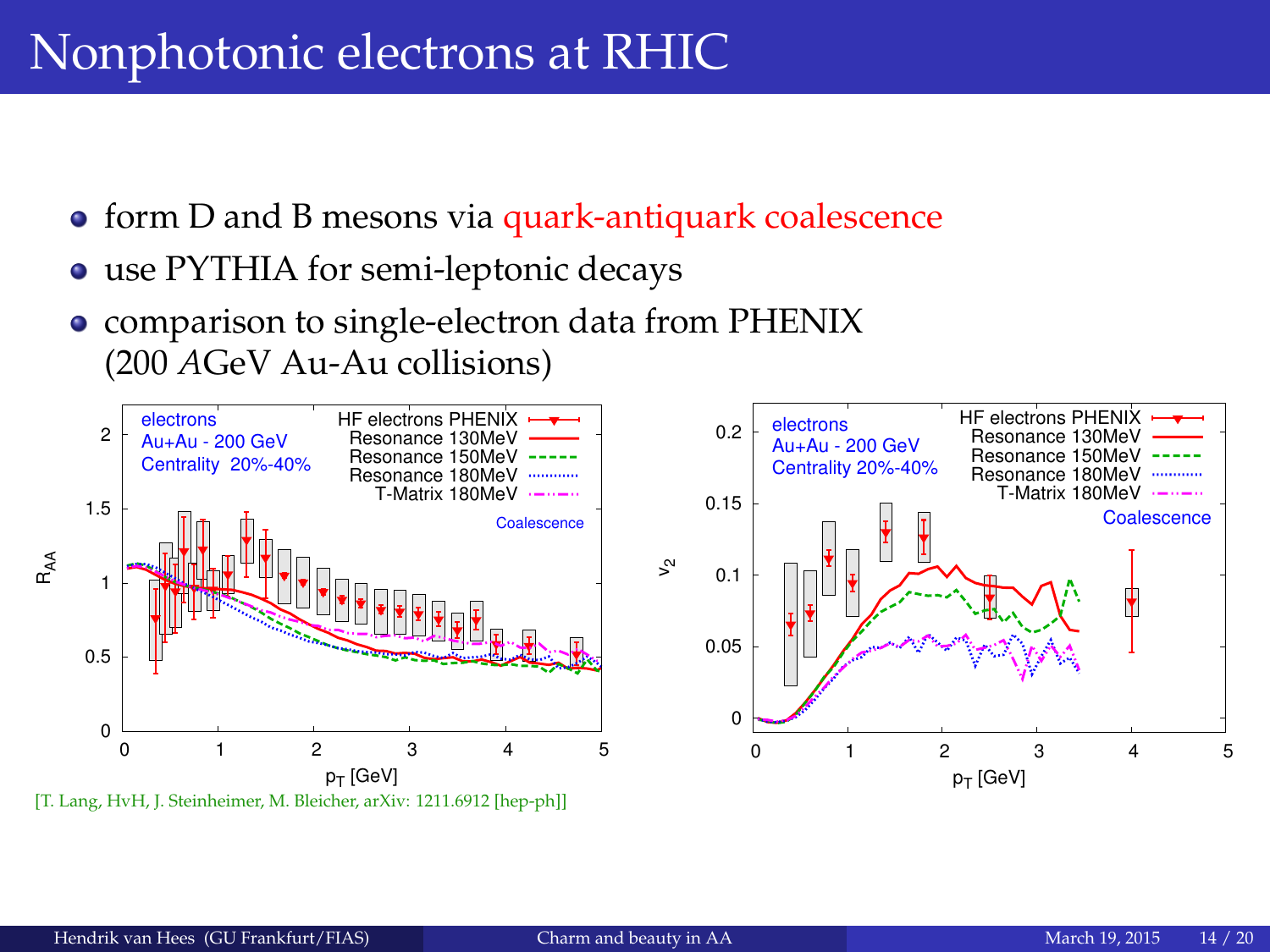### <span id="page-14-0"></span>D mesons at LHC

- form D via quark-antiquark coalescence
- comparison to D-meson data from ALICE (2.76 *A*TeV Pb-Pb collisions)



[T. Lang, HvH, J. Steinheimer, M. Bleicher, arXiv: 1211.6912 [hep-ph]]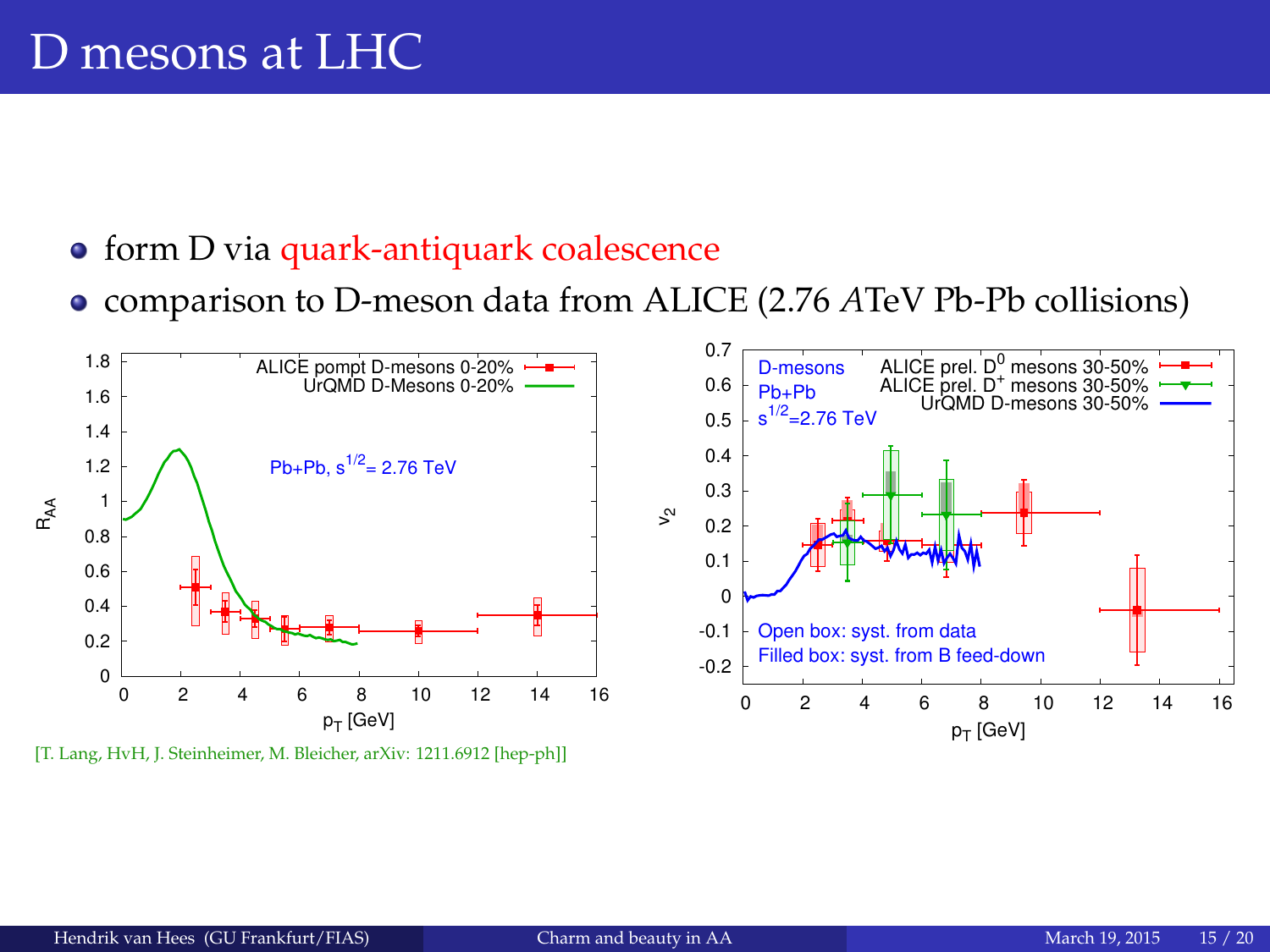### <span id="page-15-0"></span>D mesons at FAIR

- **•** form D via quark-antiquark coalescence
- large sensitivity to initial HQ distributions (use estimates from HSD and PYTHIA)

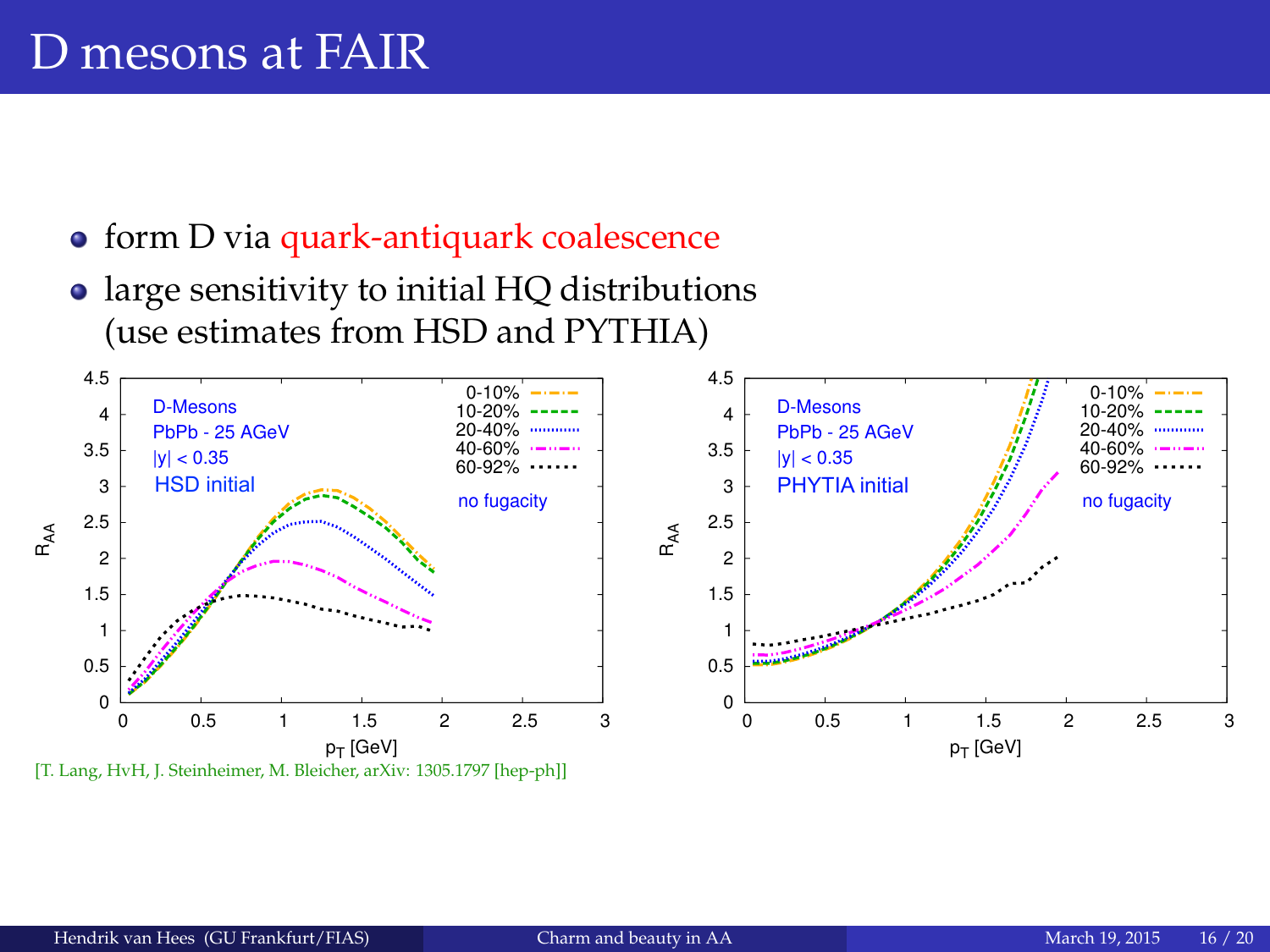- form D via quark-antiquark coalescence
- large sensitivity to initial HQ distributions (use estimates from HSD and PYTHIA)



[T. Lang, HyH, J. Steinheimer, M. Bleicher, arXiv: 1305.1797 [hep-ph]]



0-10%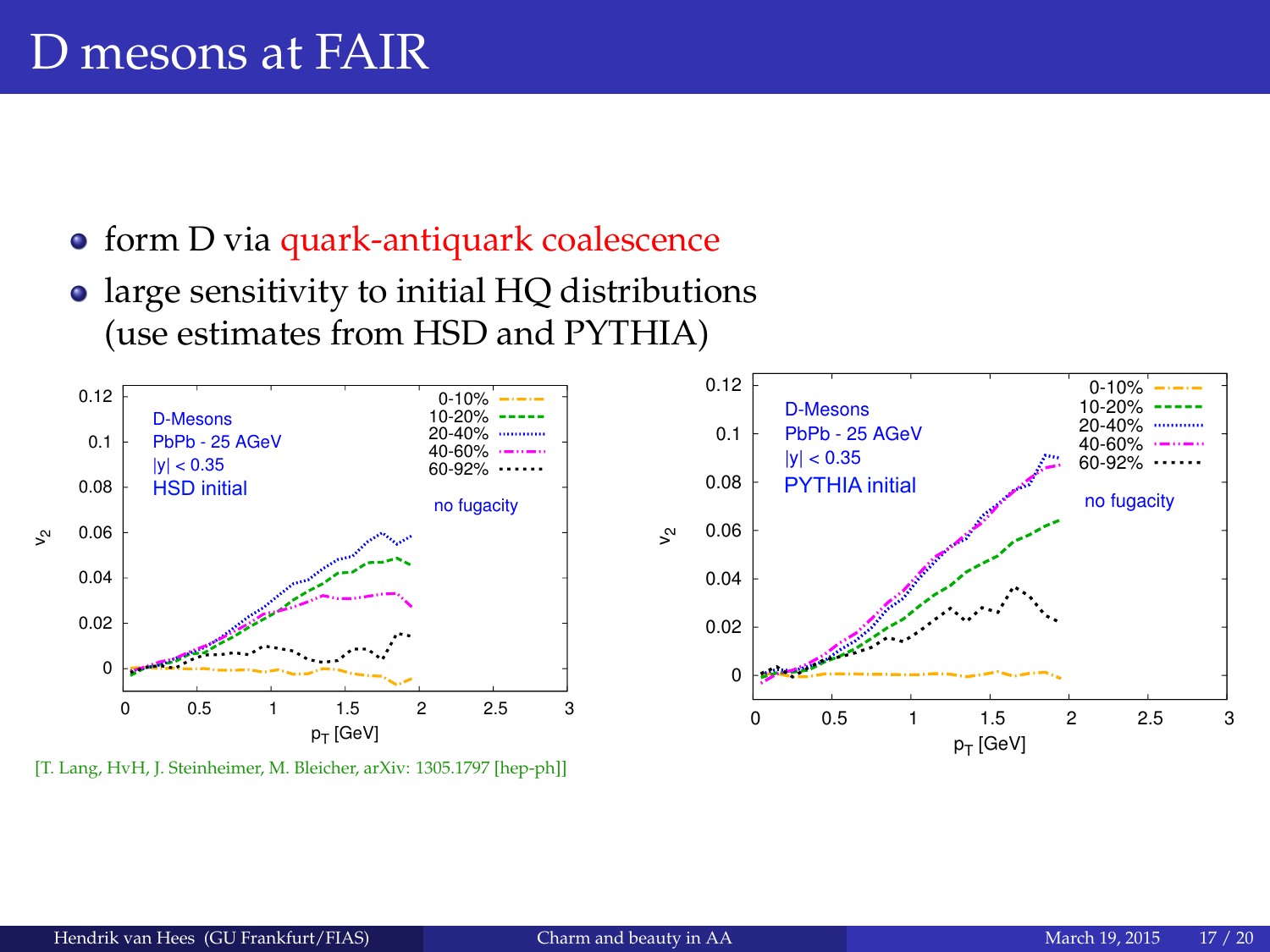- form D via quark-antiquark coalescence
- large sensitivity to initial HQ distributions (use estimates from HSD and PYTHIA)
- large  $\mu_B$  in resonance model:  $\bar{c}$  more dragged than  $c$



[T. Lang, HvH, J. Steinheimer, M. Bleicher, arXiv: 1305.1797 [hep-ph]]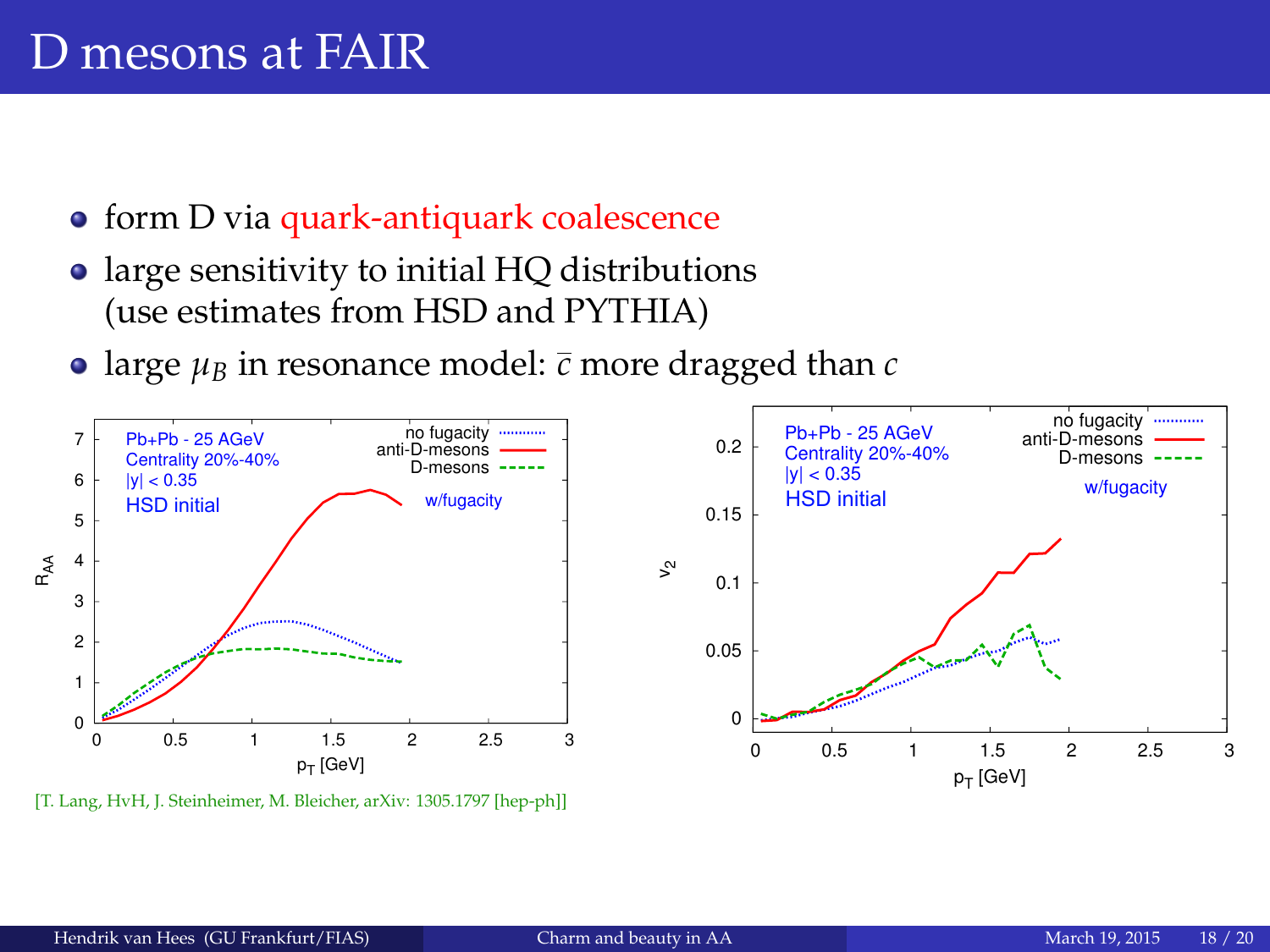## <span id="page-18-0"></span>Dileptons from correlated  $\overline{D} \overline{D}$  decays

• for  $m_{\phi} \lesssim M_{\ell^+ \ell^-} \lesssim m_{\bar{I}/\psi}$ :

dilepton emission from thermal OGP and from correlated  $D\overline{D}$  decays

• medium modifications of D and  $\overline{D}$  destroy correlations



[T. Lang, HyH, J. Steinheimer, M. Bleicher, arXiv: 1305.7377 [hep-ph]]